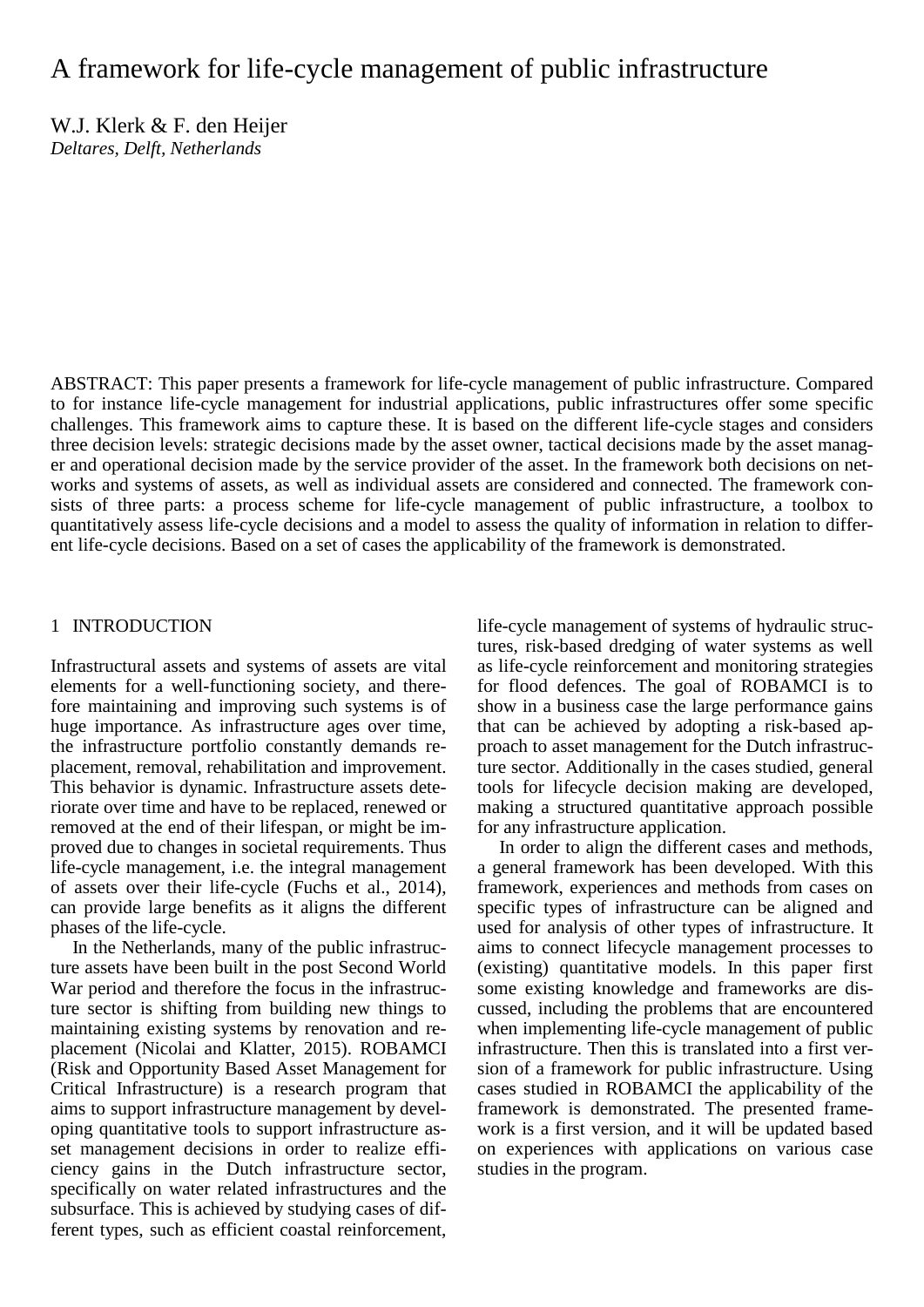## 2 LIFE-CYCLE MANAGEMENT AND ITS APPLICATION

## 2.1 *What are life-cycle management and asset management?*

The ISO55000 defines asset management' as the coordinated activity to realize value from assets' (ISO, 2014), a rather wide definition. Life-cycle management is generally perceived as the management of the performance, risks and cost of assets and asset systems over the life cycle.. Hence, life-cycle management can be considered an important field of interest within the broader field of asset management. It is a manner of concretizing the goal of asset management (optimal value realization from assets over their life time) in a practical way, in the longer term (optimal management over the life-cycle). This for instance includes proper arrangements in maintenance contracts, in which requirements are not only dealing with the performance and cost during the contract, but the performance, risks and cost during the entire life cycle.

In general for infrastructure, good asset management strategies will be based on optimization over the entire life-cycle, both on operational, tactical and strategic level. Hence, life cycle management should always be a part of an asset management strategy for infrastructure, and life cycle performance, costs and risk should be continuously forecasted and monitored. [Figure 1](#page-1-0) shows how life-cycle management is considered at Rijkswaterstaat, the largest asset management agency for public infrastructure in the Netherlands. The terms programming, realization, operations and study are very similar to the Plan-Do-Check-Act cycle, which is one of the most often used asset management models (Marlow and Burn, 2008). This confirms the close relation between lifecycle and asset management for infrastructure (planning).



<span id="page-1-0"></span>Figure 1. Life Cycle Management according to Fuchs et al. (2014)

## 2.2 *Practical implementation of life-cycle management*

Fuchs et al. (2014) give a comprehensive overview of the implementation of life-cycle management at Rijkswaterstaat, its successes, lessons learned and potential improvements. From this, and other examples, it is shown that a life-cycle approach can potentially result in large efficiency gains (Alegre and Coelho, 2012; ENO Center for Transportation and ASCE, 2014) and more insight in the impact of measures over a longer period of time (Barone and Frangopol, 2014; Frangopol and Soliman, 2015; Frangopol et al., 2001; Klerk et al., 2015; Padgett et al., 2010; Voortman and Vrijling, 2004). Also it is identified that adopting a structured asset management approach can improve transparency in decision making (Van Riel et al., 2012).

However there are also some clear difficulties identified regarding implementation of life-cycle management. A selection of these is summed up below:

- Implementing life-cycle management needs an organization that is ready and set-up for it (Alegre and Coelho, 2012; Fuchs et al., 2014). This means that evaluation criteria should stimulate a life-cycle approach and that people should have a clear view on what life-cycle management is. Fuchs et al. (2014) sketch the latter as people saying "We've been doing it already for a long time".
- Transfer of information on assets and requirements of assets between different life-cycle stages is often difficult, but necessary for a proper execution (Boussabaine and Kirkham, 2004; Fuchs et al., 2014).
- Life-cycle strategies often concern different dimensions: an important distinction in infrastructure is the distinction between individual assets and networks of assets.
- In practical implementation it is often the case that there are different parties involved in the life-cycle of the same asset. For instance, the asset owner and service provider are not necessarily the same.

In the next chapter a framework which aims to structure the questions in the points above is presented.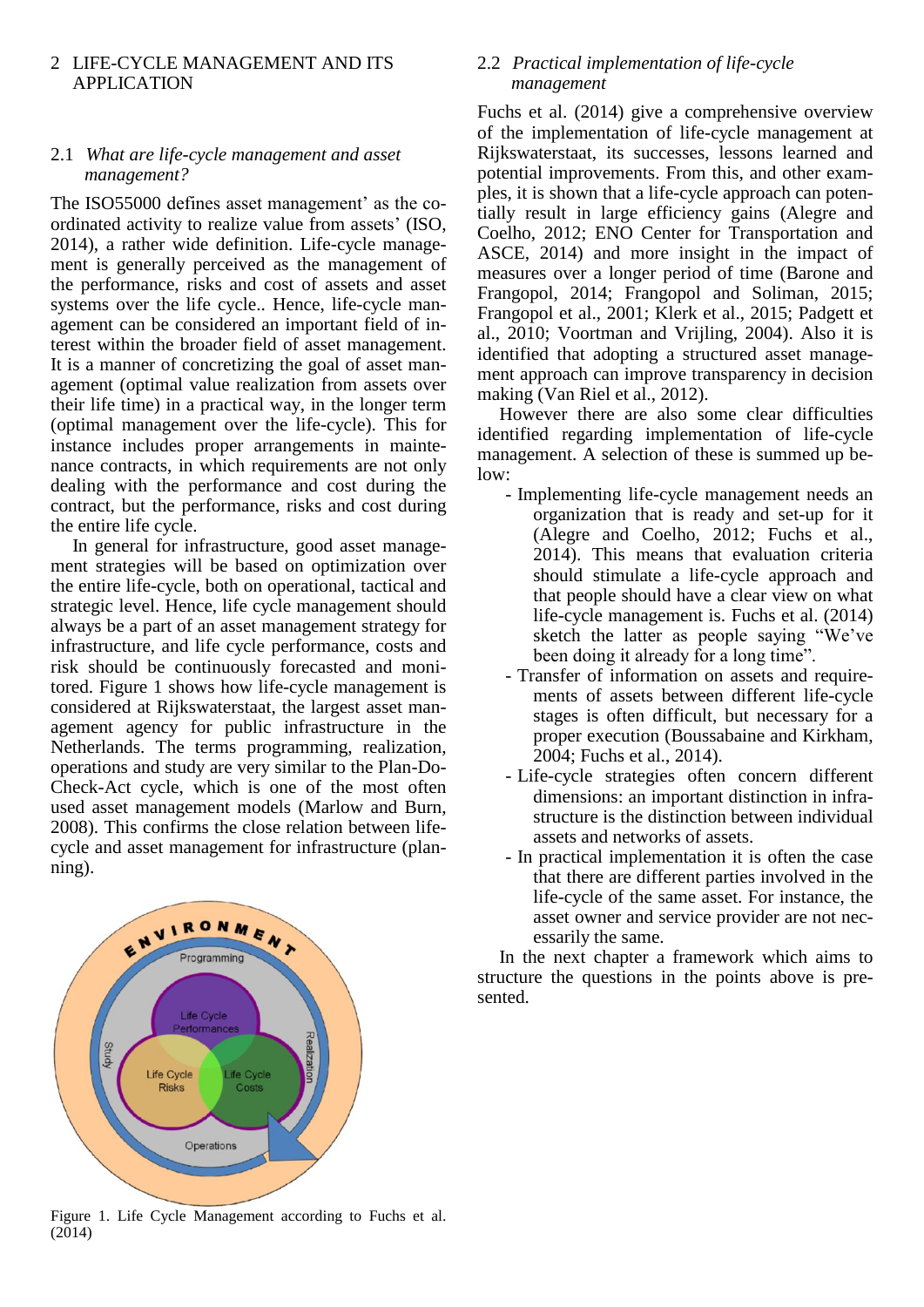

3 A FRAMEWORK FOR LIFE-CYCLE

<span id="page-2-0"></span>Figure 2. General set-up of the framework in three parts

#### 3.1 *Set-up of the framework*

The framework that has been developed in the ROBAMCI project has the following main goal: "Provide a practice-based and applicable basis for quantitative life-cycle and asset management of public infrastructure."

In order to achieve this, the framework contains three components, as shown in [Figure 2:](#page-2-0)

- Concept & process: a process scheme, representing the process of the infrastructure lifecycle and its decisions in different life-cycle stages.
- -Dealing with data and information: a model for assessment of the quality of information.
- Supporting quantitative tools: a toolbox where generic tools for life-cycle analysis of assets and networks of assets are coupled with asset-specific physical models.

These three parts, the questions they aim to answer, and their role in the framework as a whole are outlined in the following sections.

#### 3.1.1 *Process scheme for infrastructure life-cycle management*

The first part of the framework is a model for the life-cycle management process, which is presented in [Figure 4.](#page-3-0) In literature many similar models can be found, and therefore it is not revolutionary as similar schemes have been used for decades in various disciplines (Hammer, 1981; Hudson, 1997; Labuschagne and Brent, 2005). The basis of the scheme is a standard infrastructure life-cycle model. As it was identified from the aforementioned literature and also from practical cases that it is often difficult to integrate analysis of single assets into analysis of networks of assets, specific attention was given to the relation between network and asset, which are represented by the 'rings' in [Figure 4.](#page-3-0) Both rings have different relations in different phases, for instance in operation and planning phases. Also, functional requirements of networks often lead to specific requirements to assets, which should be synchronized in the design phase to ensure proper and coherent functioning of the network as a whole. [Figure 3](#page-2-1) gives a very basic example of this, it shows the development of the performance of a system of two assets in time. In this case, both assets are improved when they reach their asset requirement. However, due to this the performance of the system is generally much higher than required. If both assets would be improved based on the system requirement, the overinvestment would be much smaller. For instance, the second investment in asset 1 is not required from a system perspective, and is thus not necessary, but still carried out as the asset requirement is not met. In order to prevent this, investments in assets should always be based on the system performance, rather than a suboptimization on asset level. A possible solution could be to (temporarily) redistribute performance requirements over assets.



<span id="page-2-1"></span>Figure 3. Example of relation between asset performance and system performance, and potential efficiency gains that can be achieved by a network or system based approach.

Another important part in this scheme is the distinction between different roles in the life-cycle: asset owner, asset manager and service provider all fulfill a different role in the life-cycle of a network and an individual asset. In practice this is often an obstacle for implementation of life-cycle management, as different organizations have different roles and thus different interests. For instance, if organization A pays for construction and organization B for maintenance, the motivation for A to build an asset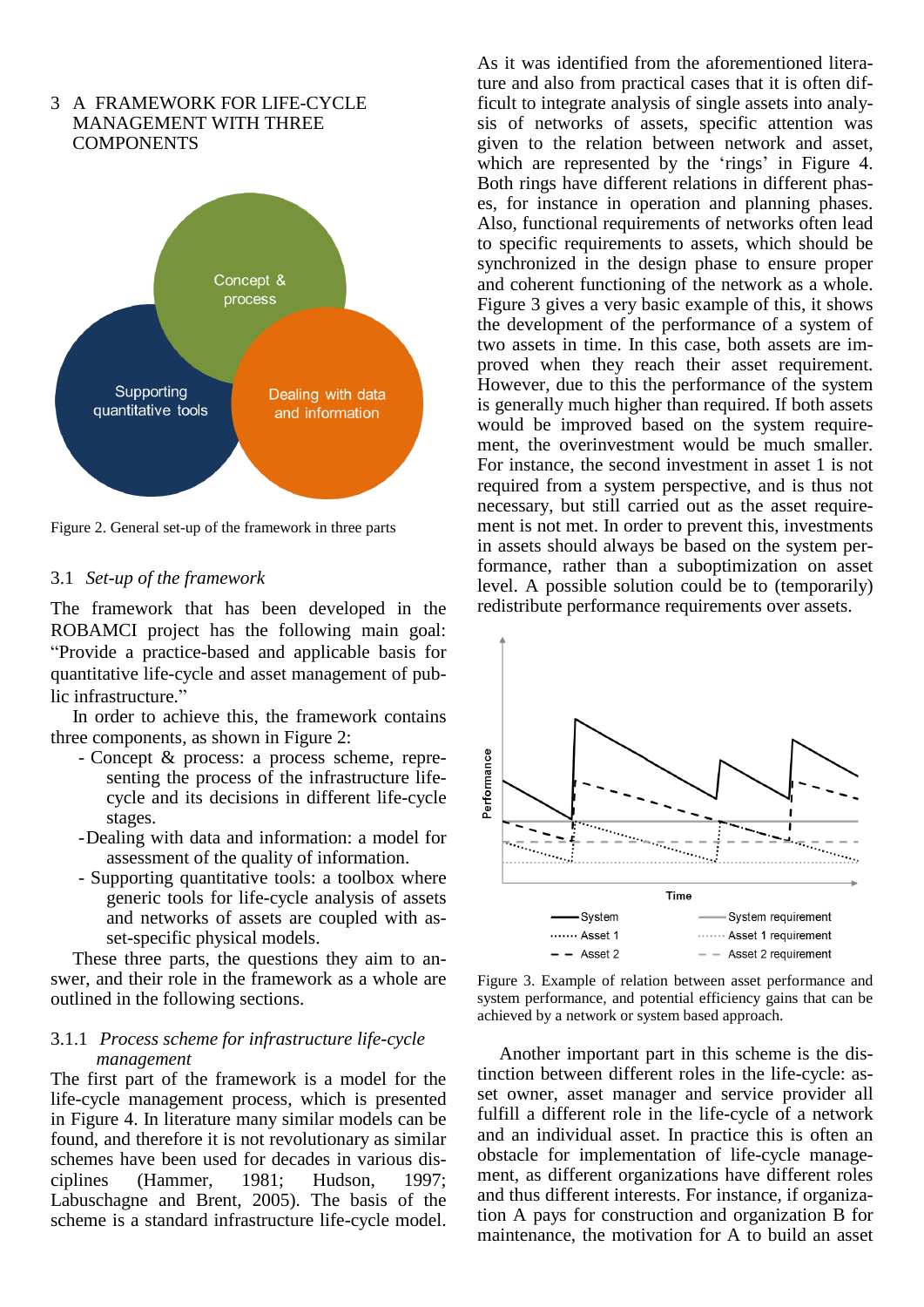

<span id="page-3-0"></span>Figure 4. Process scheme as part of the ROBAMCI framework

with low maintenance cost will be very small, while it could be cheaper overall. This is a problem which is often encountered, especially in networks, such as networks of discharge locations in large water systems. Therefore it is important to clearly distinguish these roles in the overall processs. Obviously it can be the case that the same organization fulfills both the role of asset manager and service provider. For instance, Rijkswaterstaat manages the Dutch storm surge bariers (i.e. they are service provider). However they also plan measures to improve the storm surge barriers (i.e. they are asset manager). Hence, they play both roles in that case. Therefore the exact distribution of what roles different parties involved have in the phases of the life-cycle differs per situation. The last important notice regarding the scheme is the role of so-called "External factors". In principle, if nothing changes and the asset condition would develop as predicted, a life-cycle strategy could be determined for a thousand years and be completely optimal all the time. However, demands change in time due to environmental changes, advance in knowledge and changes in societal demands. Therefore in the figure there are three main contributing factors for "Motive" to evaluate the functioning and goal of infrastructural assets and networks:

- Asset condition determination: sudden changes in expected life-time of assets, for instance due to advanced knowledge on failure mechanisms can cause a re-evaluation of performance requirements. For instance, in the Netherlands in 2017 all flood defences will be assessed with a new version of the Dutch statutory safety assessment tools. This means that for some failure mechanisms, defences that were approved in the last assessment will be disapproved based on new rules.

- Environmental change: expected change in enviromental boundary conditions can cause a re-evaluation of long-term plans and performance levels. Predictions on change in rainfall patterns and sea level rise are clear examples of this.
- Motive & Sentiment: societal requirements might change over time. An example is the investment budget available for flood defences right after a (near)-disaster. In the Netherlands, after the major flood in 1953, huge investments were made in strengthening the coastal defences. In 1995, after near floods at the major rivers, huge investments were made in improving the discharge capacity of the major rivers. Such events often trigger a re-evaluation of performance requirements and thus a change in long-term life-cycle strategy.

The process scheme as presented is in itself not new, but emphasizes some of the most critical points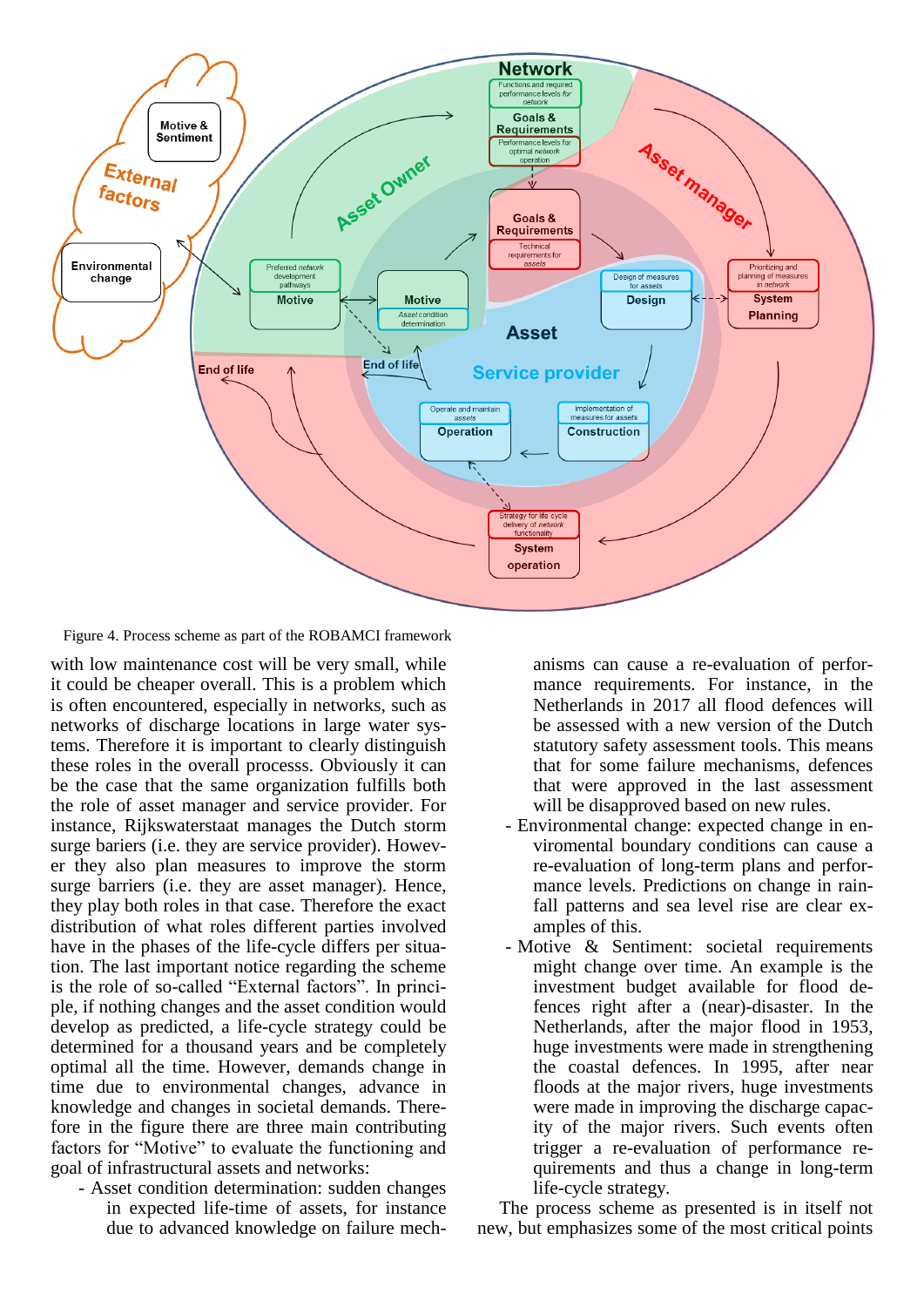of interest for the field of public infrastructure. By further application to actual cases the applicability can be further improved and refined.

## 3.2 *Model for assessing quality of information*

The second part of the framework is a model for assessing the quality of information (Bakkenist et al., 2016). In this paper a model is developed with which information quality can be assessed based on different dimensions of quality. This model can be an important aid in improving the transfer of information between different life-cycle stages, as it gives an objective framework for assessing whether the information available for a certain decision or task is sufficient.

# 3.3 *Toolbox for quantitative life-cycle analysis*



<span id="page-4-0"></span>Figure 5. Set-up of the ROBAMCI Toolbox

The third part of the framework is a toolbox for quantitative life-cycle analysis called D-FRAME. The goal of this toolbox is to provide quantitative and widely applicable tools to support analysis of life-cycle strategies. The structure in which it is setup, is very similar to the Delft-FEWS system, an early warning system for floods (Werner et al., 2013). Within Delft-FEWS, generic routines are connected to specific models by using adapters. A similar approach is used for the D-FRAME toolbox, after all, a life-cycle cost analysis for a road section is in principle not different from a life-cycle cost analysis for a flood defence, although the function and performance requirements differ significantly. A schematic representation is given in [Figure 5.](#page-4-0) Based on this setup, for every ROBAMCI case a distinction is made between generic parts and asset-specific parts. More concretely this means that with every case study carried out in ROBAMCI will either: result in new generic tools and/or new adapters for physical models, or profit from generic tools already available and physical models already connected to the toolbox.

The advantage of such a toolbox is that specialists can conduct life-cycle analysis with their specific trusted physical model.

Currently the toolbox is under development, but it can bridge the gap between physical models and expertise and life-cycle management that is now often difficult. With this toolbox it will be more easy to conduct life-cycle analysis using commonly used, verified and trusted physical models combined with verified and trusted generic tools that will be improved over time.

# 4 APPLICABILITY OF THE FRAMEWORK

Within ROBAMCI several explorative cases have been executed into different questions asked by various infrastructure managers. In this chapter these are outlined and the applicability of the framework to these cases is discussed. Only the applicability of the process scheme is discussed, as the toolbox and information quality model were not yet used in these cases.

# 4.1 *Coastal reinforcement in the Netherlands*

Within ROBAMCI a study on coastal reinforcements in the Netherlands was carried out. In this analysis different strategies for coastal nourishment are considered based on their costs and benefits (in terms of added safety and space for recreation). From this analysis it appears that the current approach, based on maintaining a base coast line is quite efficient but at some locations the benefits do not justify the amount of sand nourished. This analysis is typically an analysis of the goals and requirements to be met by the coastal nourishment program. As it considers the coast as a whole, this is typically an analysis of a network or system of interacting assets (i.e. a set of coastal sections). [Figure 6.](#page-5-0)a schematically shows the area of the framework covered by this case study.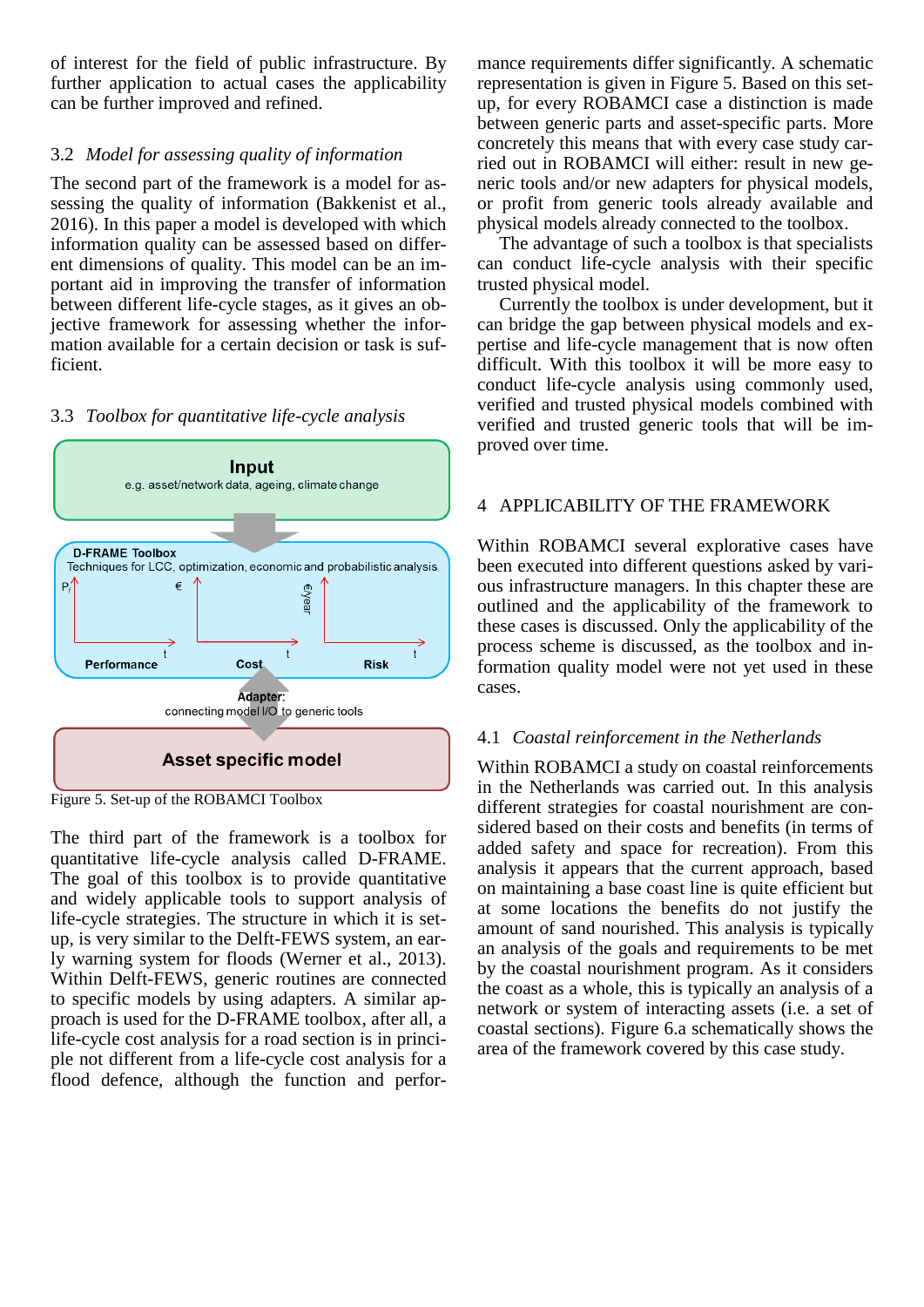

<span id="page-5-0"></span>Figure 6. Positioning of three cases in the process scheme. From left to right: a. Coastal nourishment b. Hydraulic structures and c. dike

The phases and considerations covered by the coastal reinforcement case are:

- -Motive: need for more efficiency at a network level, perception that sometimes suppletion volumes are larger than necessary based on the base coastline requirement.
- -Goals & Requirements: are the current requirements, nourishment based on the base coastline, effective?
- -System planning: only partially covered, but a nourishment planning that involves more benefit-related nourishment volumes at some locations is shown to be a potentially more efficient strategy than the existing strategy for coastal nourishment.

From this analysis it is shown that by looking at a system level, goals and requirements can be evaluated from a more general perspective. A next step according to the framework could be to make a longer term planning of nourishments, based on the costs and benefits at different locations, this will enable assessing the performance, cost and risk over the life-cycle.

#### 4.2 *Systems of hydraulic structures*

A second case study was on long term planning in a network of hydraulic discharge structures. Results and the approach itself are discussed in more detail in (van der Wiel et al., 2016). The questions asked and answered in this case study cover more or less the same phases of the life cycle as for the coastal nourishment case study.

- -Motive: the main pumping station in the considered area has to undergo renovation in the coming years and there is the impression that the capacity should be increased to make sure the discharge capacity of the system is sufficient.
- -Goals & Requirements: due to the network approach the first step taken is to determine the current requirements at a network level and

evaluate these based on the associated risks. While it has to be noted that the study only

considers one function, it is shown that there is no clear requirement. If a requirement would be set based on the economic risk associated with flooding due to lack of discharge capacity, it would be much lower than expected, as the risk is not that high. It is important to note that only one function is considered here, it could be that the current requirements are cost-optimal for another function.

- System planning: The life-cycle costs, risks and performance of different strategies are evaluated for a period of 100 years. From this it is shown that, when solely looking at the maximum discharge capacity, there is no need for increasing the discharge capacity and it is likely that the current discharge capacity is already quite high in relation to its benefits in terms of risk reduction.

It has to be noted that the study only considers one function and expansion might be needed to ensure proper performance levels for other functions. In this case the operation of the water system is not taken into account, in other studies more specific life-cycle considerations on the management of the largest pumping station are considered (van der Wiel et al., 2013). In order to combine the network analysis with knowledge on specific assets, a less generic model for the network would be needed. However, from this study it is shown that a decision model was developed which can take all considerations in the lifecycle into account, albeit in a simplified manner.

#### 4.3 *Influence of Structural Health Monitoring in life-cycle decisions for dikes*

In a case study on dikes the influence of Structural Health Monitoring (SHM) on life-cycle decisions was considered. A detailed description of this case study is given in Klerk et al. (2016). This case study considers different strategies for managing a single dike section over multiple life-cycles. As it considers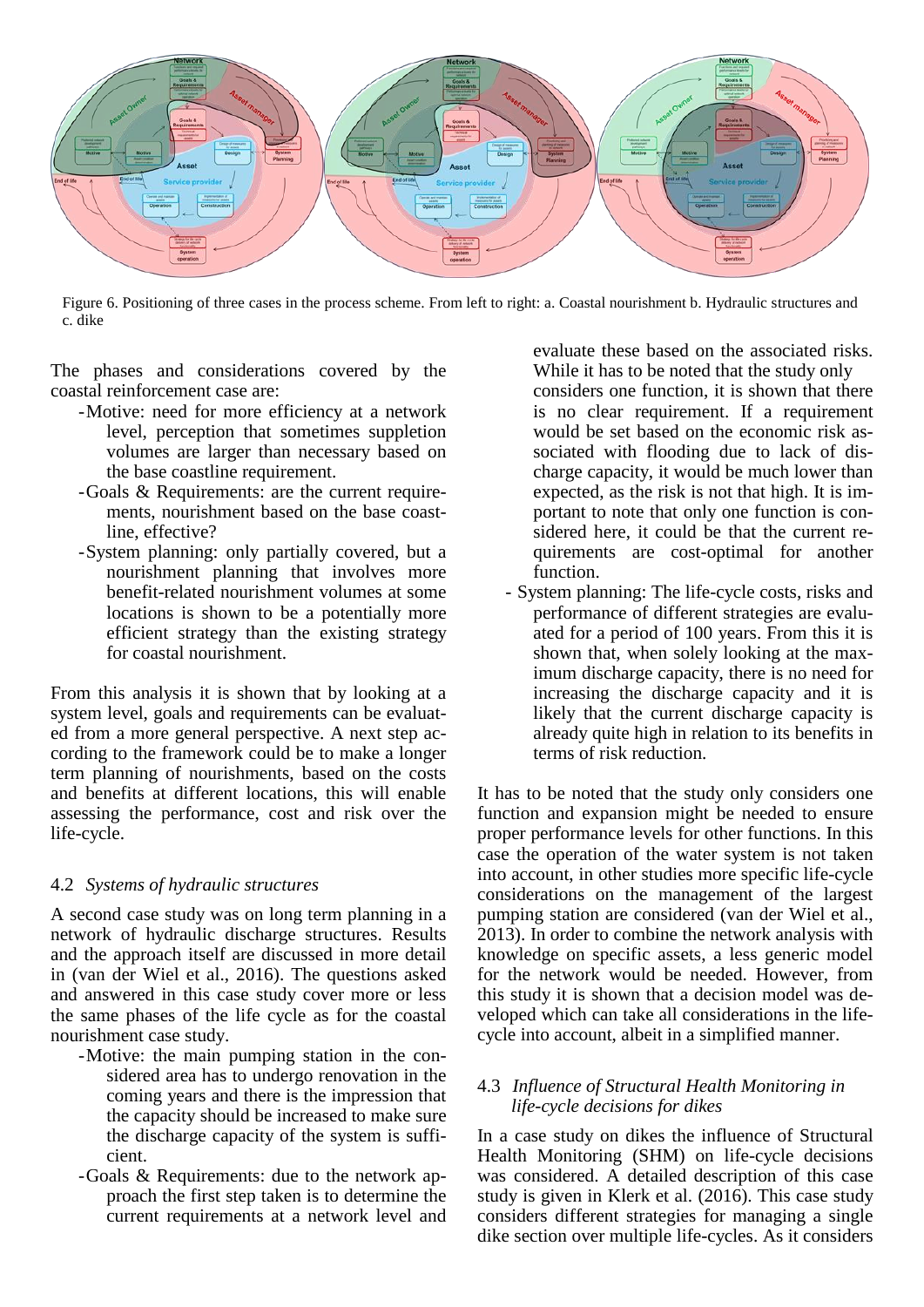a single dike section, it is typically a consideration on asset level. The case considers a sea dike that was disapproved for slope stability failures. However, due to the fact that this was an unexpected result the dike management organization started a monitoring project in order to further investigate the reason for disapproval. From this project it appeared that, although the dike was correctly disapproved, it was much stronger than expected based on the assessment. Therefore the total reinforcement, and thus the cost, was reduced significantly. In the case study the following considerations are made in different phases of the life-cycle:

- -Motive: based on the condition of the dike and the possibilities for SHM it is considered whether this could be relevant as a long term strategy.
- Goals & Requirements: in this case the performance requirements of the dike are not considered as a variable, as these are defined by law.
- Design, Construction and Operation: various integral strategies for design, construction and operation are considered. The three main ones are:
	- o No SHM, only reinforcement. This is a strategy most in accordance with how it is currently done.
	- o Project-based SHM, only if a reinforcement is upcoming SHM is carried out. This is the strategy which is in accordance to what has been done in the case considered.
	- o Lifecycle SHM, during the life-cycle, before the dike is disapproved SHM is carried out. This is the strategy most in accordance with the main aspects of life-cycle management: the performance and costs are continuously monitored and forecasted, and actions are based on that.

These strategies are evaluated based on their lifecycle cost, risk and performance. It has to be noted that, due to the structure of this case study Design, Construction and Operation will be considered together in an evaluation of strategies. However, in a sound asset management strategy a dike manager will evaluate on a regular basis whether his dike meets the requirements, whether it has to be redesigned, or whether his performance uncertainties are large enough to make SHM economically interesting. The developed method facilitates that regular evaluation as it can be carried out at any given moment in time, and can thus support a dike manager with efficient management based on performance, cost and risk.

#### 5 DISCUSSION & CONCLUSIONS

In this paper a framework for quantitative life-cycle management analysis for public infrastructure has been presented. It consists of three parts: Firstly the concept & process, dealing with data and information and supporting quantitative tools. The conceptual part is well established in literature, and in the first phase of the project it has been shown that it is applicable to the cases studied. It has also added value to the analysis carried out. The other two parts still need development and practical application, which is the main goal for the second phase of the project. From this application, the feasibility of a generic toolbox for public infrastructure will have to be demonstrated. This can provide a sound quantitative basis for efficient life-cycle management, where physical behavior and general techniques are combined.

Application in cases should result in a practically applicable and objective framework for assessing quality of data and information, which can be a great aid in sensible use and collection of data, in relation to the life-cycle management decisions and processes. The question how much of what type of data is needed for decisions on strategic, tactical and operational levels is needed is often a struggle for many organizations.

The development of the framework hinges on the cases to come, these will lead to a better applicable framework, where practical questions can be connected to state-of-the-art physical and decision models.

#### REFERENCES

- Alegre, H., Coelho, S.T., 2012. Infrastructure Asset Management of Urban Water Systems. InTech. doi:10.5772/2882
- Bakkenist, S., van Stokkum, J., Zomer, W., 2016. Assessing quality of data and information for LCM, in: IALCCE2016. in press, Delft.
- Barone, G., Frangopol, D.M., 2014. Life-cycle maintenance of deteriorating structures by multi-objective optimization involving reliability, risk, availability, hazard and cost. *Struct. Saf.* 48, 40–50. doi:10.1016/j.strusafe.2014.02.002
- Boussabaine, H., Kirkham, R., 2004. *Whole Life-cycle Costing, Risk and risk responses*. Blackwell Publishing Ltd, Oxford, UK.
- ENO Center for Transportation, ASCE, 2014. Maximizing the value of investments using Life Cycle Cost Analysis.
- Frangopol, D.M., Kong, J.S., Gharaibeh, E.S., 2001. Reliability-Based Life-Cycle Management of Highway Bridges. *J. Comput. Civ. Eng.* 15, 27–34.
- Frangopol, D.M., Soliman, M., 2015. Life-cycle of structural systems: recent achievements and future directions. *Struct. Infrastruct. Eng.*
- Fuchs, G.H.A.M., Keuning, I., Mante, B.R., Bakker, J.D., 2014. A business case of the estimated profit of Life Cycle Management principles, in: Furuta, H., Frangopol, D.M., Akiyama, M. (Eds.), *Life-Cycle of Structural Systems:*